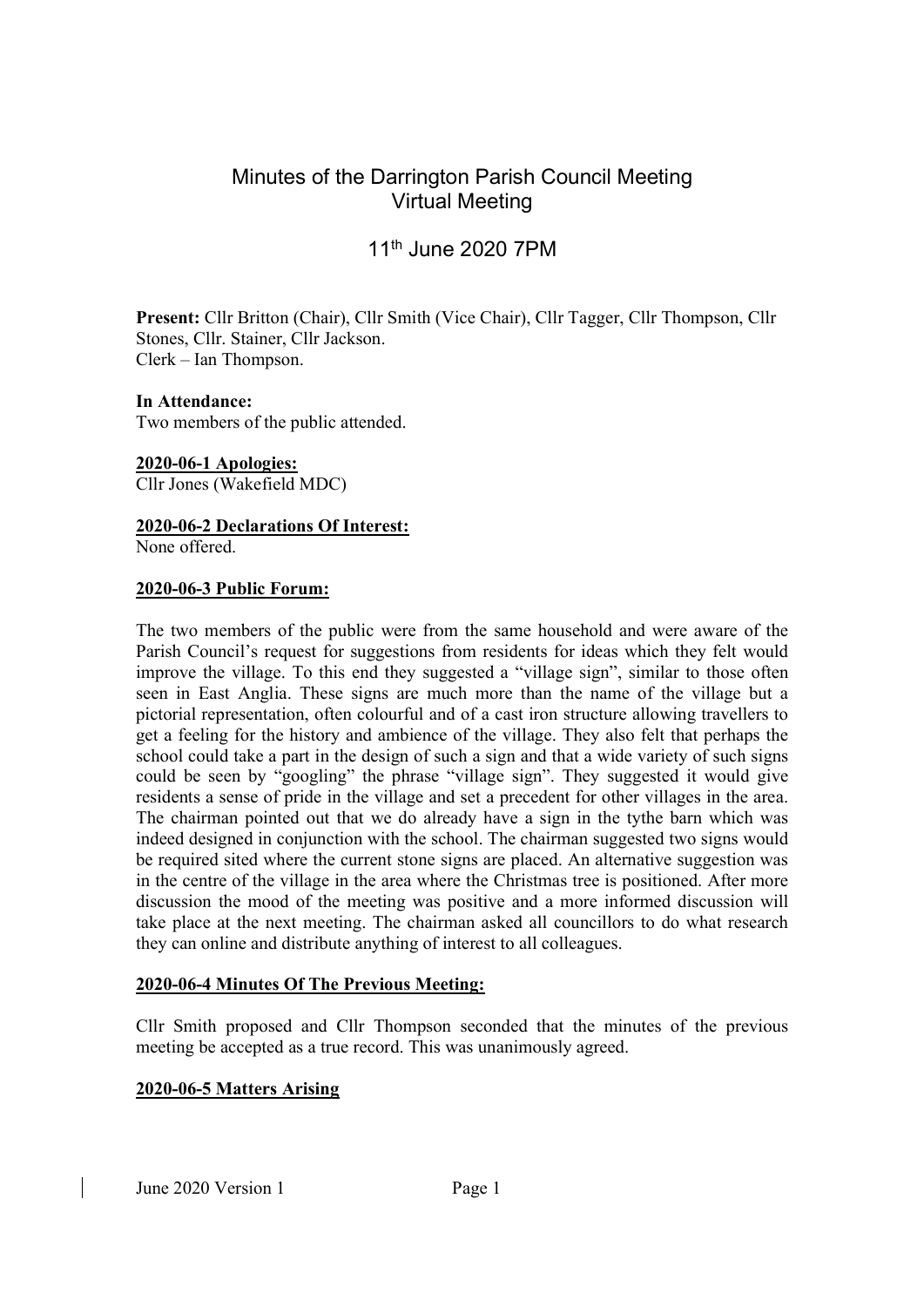Cllr Tagger has posted notices at "strategic points" in the village giving more information as to dates of parish council meetings and advice on how to "attend".

The clerk has returned the "service level agreement" to Wakefield MDC regarding their grass cutting service to the parish.

The RFO reported that the internal audit has been completed and all documentation is in place as is legally required. The clerk has forwarded all of the appropriate documentation to Mr Kelvin Wilkins asking him to put it onto the website as is also legally required.

The RFO is still awaiting a reply from the insurers to confirm that all assets are covered by the insurance policy. He reflected that a delay in replying was almost certainly due to the restricted working caused by the pandemic.

## 2020-06-6 Gardener/Handyman:

Cllr Thompson had, at an earlier meeting, raised the possibility of using Mr Nick Dyas as a contractor to perform grass cutting and other such tasks within the village. Following discussions including the chairman they have agreed a rate and the areas that would be cut. Mr Dyas then performed a "trial" paid cut of these areas. The chairman reported that the quality of the work was excellent and provisionally agreed a workload of five hours per fortnight and sought agreement from the council. Councillors unanimously ratified the agreement. The clerk raised the point all contractors employed by the council must have public liability insurance. It is understood that Mr Dyas does have this insurance. Cllr Jackson confirmed that the original insurance documentation must be inspected by a councillor and a copy made and kept on file. Cllr Thompson agreed to pursue this matter. ACTION LT

Cllr Thompson raised the point that the flower bed in Marlpitt Lane adjacent to the Darrington sign, looks to have been prepared for planting, but the planting has not been done. The feeling was that First Impressions had prepared this area in exactly the same way as other beds for which they are responsible but "forgotten" to do the planting, or been prevented from doing it because of the Coronavirus situation. Cllr. Smith agreed to contact them to clarify. Some discussion then took place regarding winter planting options once the First Impressions displays has been removed. ACTION FS

## 2020-06-7 Finance:

# To Receive and Approve Payments Due This Month:

The opening balance brought forward from the end of April 2020 was £24,108.68.

There were no items of income in May.

There were four items of expenditure in May:

June 2020 Version 1 Page 2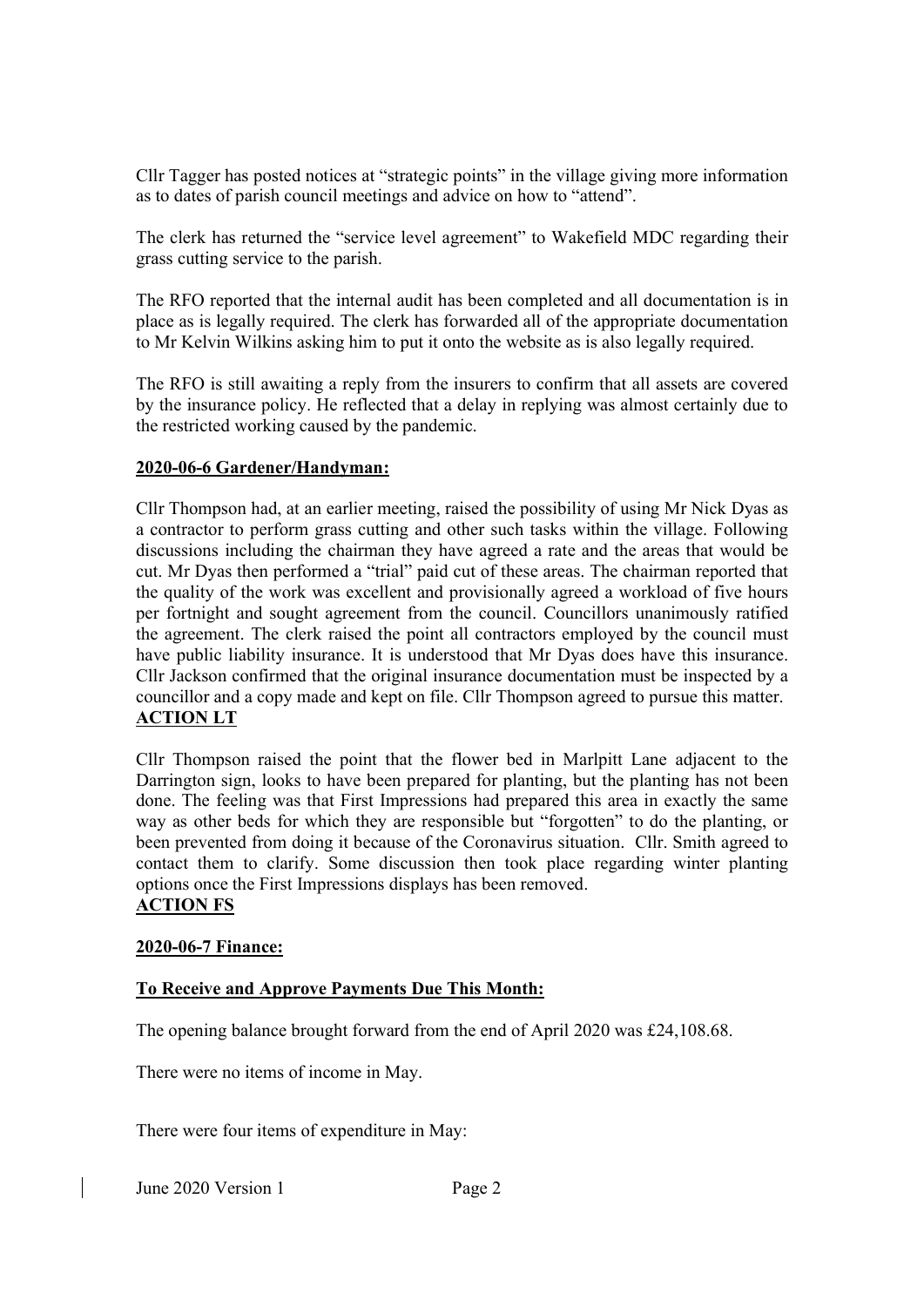| Date    | Item        | Payment Method | Payee               | Reason                                         | Amount  | <b>VAT</b> |
|---------|-------------|----------------|---------------------|------------------------------------------------|---------|------------|
| 14.5.20 | $04 - 2021$ | Cheque 811     | Darrington<br>PCC   | "Reading Rooms" hire<br>for $2019 - 2020$      | £160.00 | £0         |
| 14.5.20 | $05 - 2021$ | Cheque 812     | Darrington<br>PCC   | S137 Grant Maintenance<br>Of Village Clock     | £104.00 | £0         |
| 14.5.20 | 06-2021     | Cheque 813     | Came and<br>Company | Local Council Insurance<br>Policy <sup>*</sup> | £355.94 | £0         |
| 14.5.20 | $07 - 2021$ | Cheque 814     | Mr Thomas<br>M West | Darrington.org.uk<br>address 2020-2021         | £55.00  | £0         |
|         |             |                |                     | <b>Total Payments</b>                          | £674.94 | £0         |

\* Cllr Stainer is awaiting a reply from the insurers to confirm that assets are covered.

This leaves a balance of  $£23,433.74$  – however, a bank reconciliation has revealed a different figure caused by First Impressions have not yet cashed their cheque for services.

There are four payments due in June:-

| Date    | <u>Item</u> | Payment Method | Payee       | Reason                         | Amount  | <u>VAT</u>  |
|---------|-------------|----------------|-------------|--------------------------------|---------|-------------|
| 11.6.20 | 08-2021     | Cheque 815     | P M Stainer | Postage Stamps                 | £9.12   | $\pounds 0$ |
| 11.6.20 | 09-2021     | Cheque 816     | P M Stainer | Printer Ink (Black)            | £21.00  | £0          |
| 11.6.20 | $10 - 2021$ | Cheque 817     | P M Stainer | Printer Ink (Colour)           | £13.00  | £0          |
| 11.6.20 | 11-2021     | Cheque 818     | Mr N Dvas   | Gardening/maintenance          | £160.00 | £0          |
|         |             |                |             | <b>Total Proposed Payments</b> | £203.12 | £0          |

Cllr Britton proposed the payments be approved, Cllr Smith seconded and the resolution for approval was passed unanimously.

The review of the budget confirmed that the new gardener's services are perfectly affordable as current estimates confirm they fall within the budgeted figure. The RFO's current estimate for a year end figure is over £22,200.

#### 2020-06-8 Planning Matters:

#### 1. 7 Ash Tree Fold Ref:20/00092/FUL

Porch to front and replacement boundary wall. The clerk had circulated drawings of the proposed application to councillors earlier.

The councillors concluded "No comment",

#### 2. 4 Ash Grove Ref: 20/008844/TPO

To crown, thin and drawback an elm tree adjacent to the property. This was discussed at the last meeting. Awaiting decision.

#### 3. Norwood, Carleton Ref:20/00770/TPO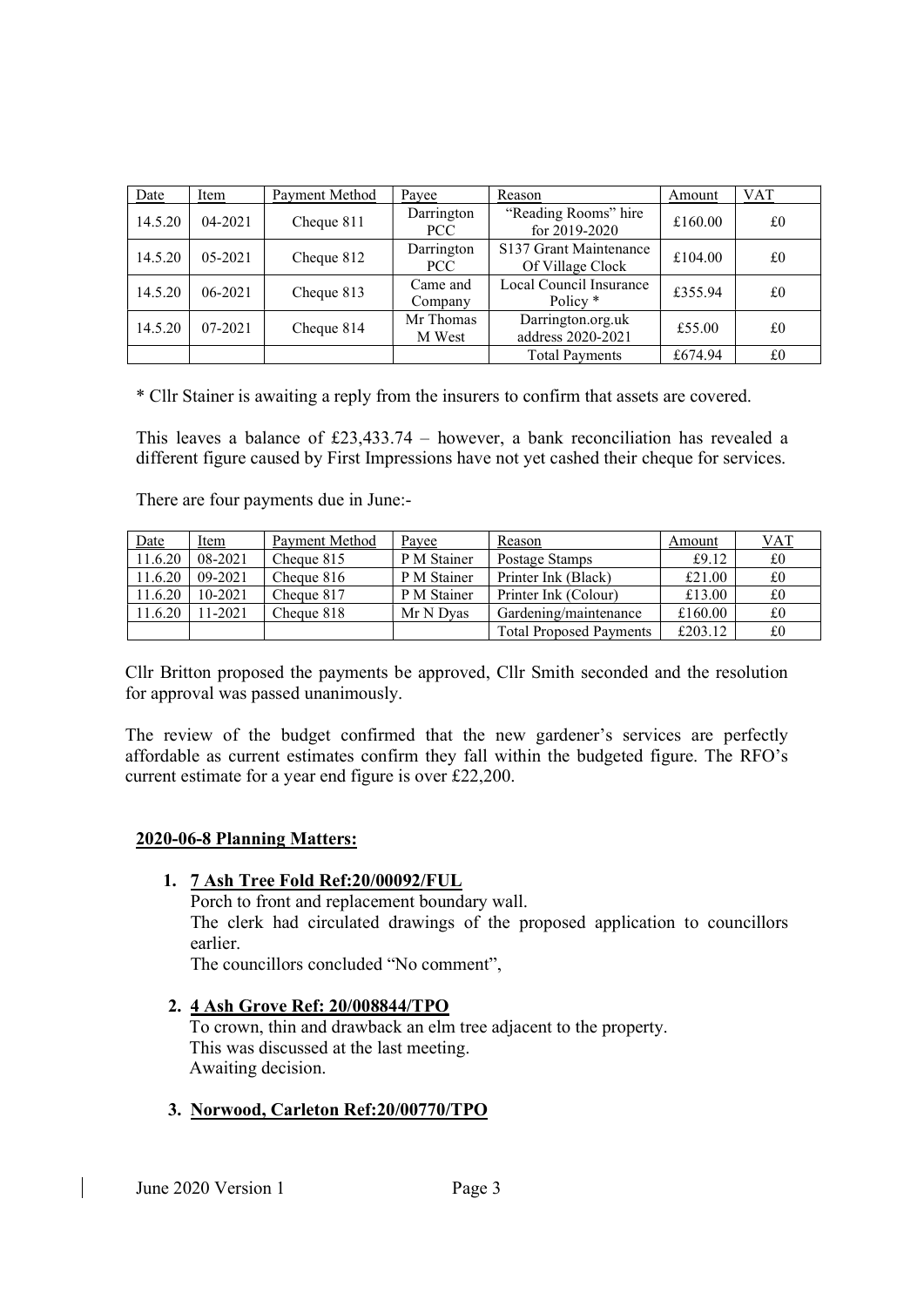This was an application to fell an Ash Tree in "poor condition" and has been approved.

The clerk reported that this application had appeared as he searched for applications within Darrington Parish. However, the clerk's map of the parish boundary was produced before properties on this relatively new road, off Tumbling Hills, were built. He reported that he queried this with Wakefield's planning department who enter a post-code and are told the parish. He has asked Wakefield MDC for an "up to date" boundary map and awaits a reply. This is somewhat academic to the application as it has already been approved.

## ACTION IT

#### 2020-06-9 Proposed Project Update:

Being aware that a resident had asked about a village sign, but not being certain that the resident would attend the meeting, this agenda item was added lest the request had not been put in person. The chairman reminded the meeting that all of the suggestions put in place so far required approval from other bodies within the village. The footpath across the village field requires approval from the "field Committee" and initial indications are that they will not support this. Other suggestions including bee-hives and benches in the old orchard require approval from the parochial church council who are not meeting currently. The barrier at the end of the back footpath requires Highway Agency support! Cllr Tagger has placed notices throughout the village which include requests for project ideas.

# 2020-06-10 Reports:

School – Cllr Tagger reported that the school has been open throughout to children of key workers. He reports that the risk assessment for opening the school further has been daunting but the planning and preparation has been exemplary. Re-opening further will be a huge challenge but he has confidence they will perform well.

Gardening Club – Once again Cllr Tagger has published a newsletter and widely distributed it.

Police – No communications have been received despite their being prompted.

Village Field – There are a number of reports that there has been a massive litter problem along with dog mess.

Newsletter: Deferred for the time being. Cllr. Tagger reported that he has included "news" items in his garden club newsletters and offered to add more in the next publication.

# 2020-06-11 Carried Over Items